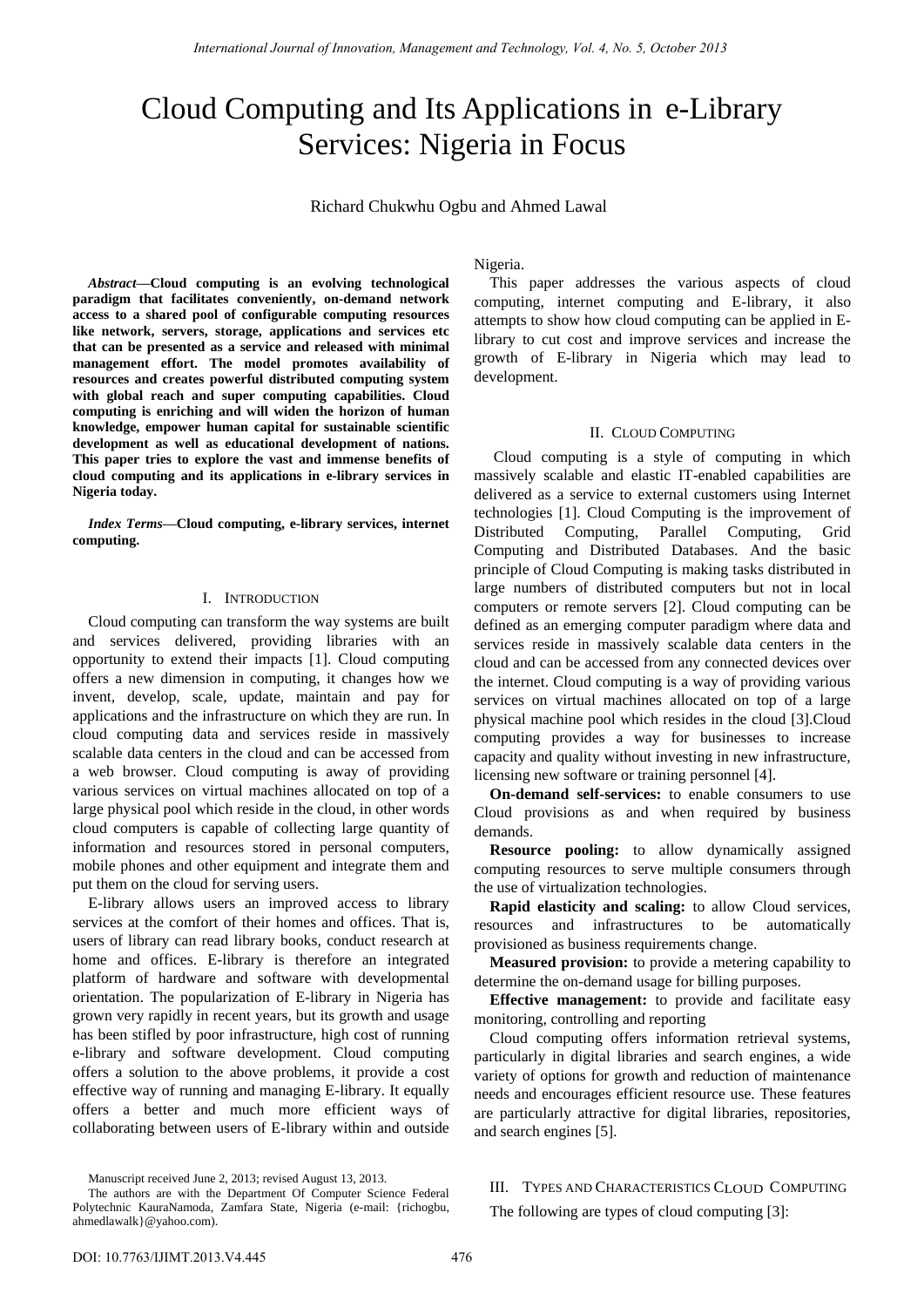#### *A. Software as a Service (SaaS)*

Software package such as CRM or CAD/CAM can be accessed under cloud computing scheme. Here a customer upon registration is allowed to use software accessible through net and use it for his or her business process. The related data and work may be stored on local machines or with the service providers. SaaS services may be available on rental basis or on per use basis.

#### *B. Platform as a Service (PaaS)*

Cloud vendors are companies that offer cloud computing services and products. One of the services that they provide is called PaaS. Under this a computing platform such as operating system is provided to a customer or end user on a monthly rental basis. Some of the major cloud computing vendor is Amazon, Microsoft, and Google etc.

#### *C. Infrastructure as a Service (IaaS)*

The cloud computing vendors offer infrastructure as a service. One may avail hardware services such as processors, memory, networks etc. on agreed basis for specific duration and price

#### IV. CHARACTERISTICS OF CLOUD COMPUTING

The following are characteristics of cloud computing [3]:

- Self-Healing
- Multi-tenancy
- Linearly Scalable
- Service-oriented
- SLA Driven
- Virtualized
- Flexible

#### V. CLOUD COMPUTING DEPLOYMENT MODELS

Deploying cloud computing can differ depending on requirements, and the following four deployment models that have been identified [6], each with specific characteristics that support the needs of the services and users of the clouds in particular ways.

**Private Cloud:** The cloud infrastructure has been deployed, and is maintained and operated for a specific organization. The Operation may be in-house or with a third party on the premises.

**Community Cloud:** The cloud infrastructure is shared among a number of organizations with similar interests and requirements.

This may help limit the capital expenditure costs for its establishment as the costs are shared among the organizations. The operation may be in-house or with a third party on the premises.

**Public Cloud:** The cloud infrastructure is available to the public on a commercial basis by a cloud service provider. This enables a consumer to develop and deploy a service in the cloud with very little financial outlay compared to the capital expenditure requirements normally associated with other deployment options.

**Hybrid Cloud:** The cloud infrastructure consists of a number of clouds of any type, but the clouds have the ability through their interfaces to allow data and/or applications to

be moved from one cloud to another. This can be a combination of private and public clouds that support the requirement to retain some data in an organization, and also the need to offer services in the cloud

#### VI. INTERNET COMPUTING

Internet Computing includes all forms of computation, and the hardware and software needed to perform it, with a significant use of the Internet. Internet computing is a model for enabling convenient, on-demand network access to a shared pool of configurable computing resources (e.g., networks, servers, storage, applications, and services) that can be rapidly provisioned and released with minimal management effort or service provider interaction.

#### VII. CHARACTERISTICS OF INTERNET COMPUTING

**On-demand self-service:** customers can adjust their services without needing anyone's help. Best of breed selfservice provides users the ability to upload, build, deploy, schedule, manage, and report on their business on demand.

**Ubiquitous network access:** available through standard Internet enabled devices.

**Location independent resource pooling:** processing and storage demands are balanced across a common infrastructure with no particular resource assigned to any individual user.

**Rapid elasticity** consumers can increase or decrease capacity.

Pay per use: Consumers pay for only what resources they use and therefore are charged or billed [7].

#### VIII. E-LIBRARY SERVICES

E- Library refers to all the library resources that are available online through computers and databases. This is different from the open internets because E- Libraries have restricted access. E-library system facilitates library operations by offering:

- Systematic records of the library collection
- Reliable records of library patrons
- Seamless check out and check in of library materials
- Ease of accessing statistical results
- Generate real time report for management decision
- Outstanding/Overdue loan
- Periodic loan transactions
- Hassle free stock taking of library materials
- Personalized service to each patron

Specific access account to library patrons to search or make reservation of library materials anywhere and anytime at their conveniences.

#### IX. ADVANTAGES OF E-LIBRARY

- Innovative and productive library operations
- Experience the efficiency and convenience of library management with the help of proven technology
- Flexibility in choice of auto identification technology, and seamless transition from barcode to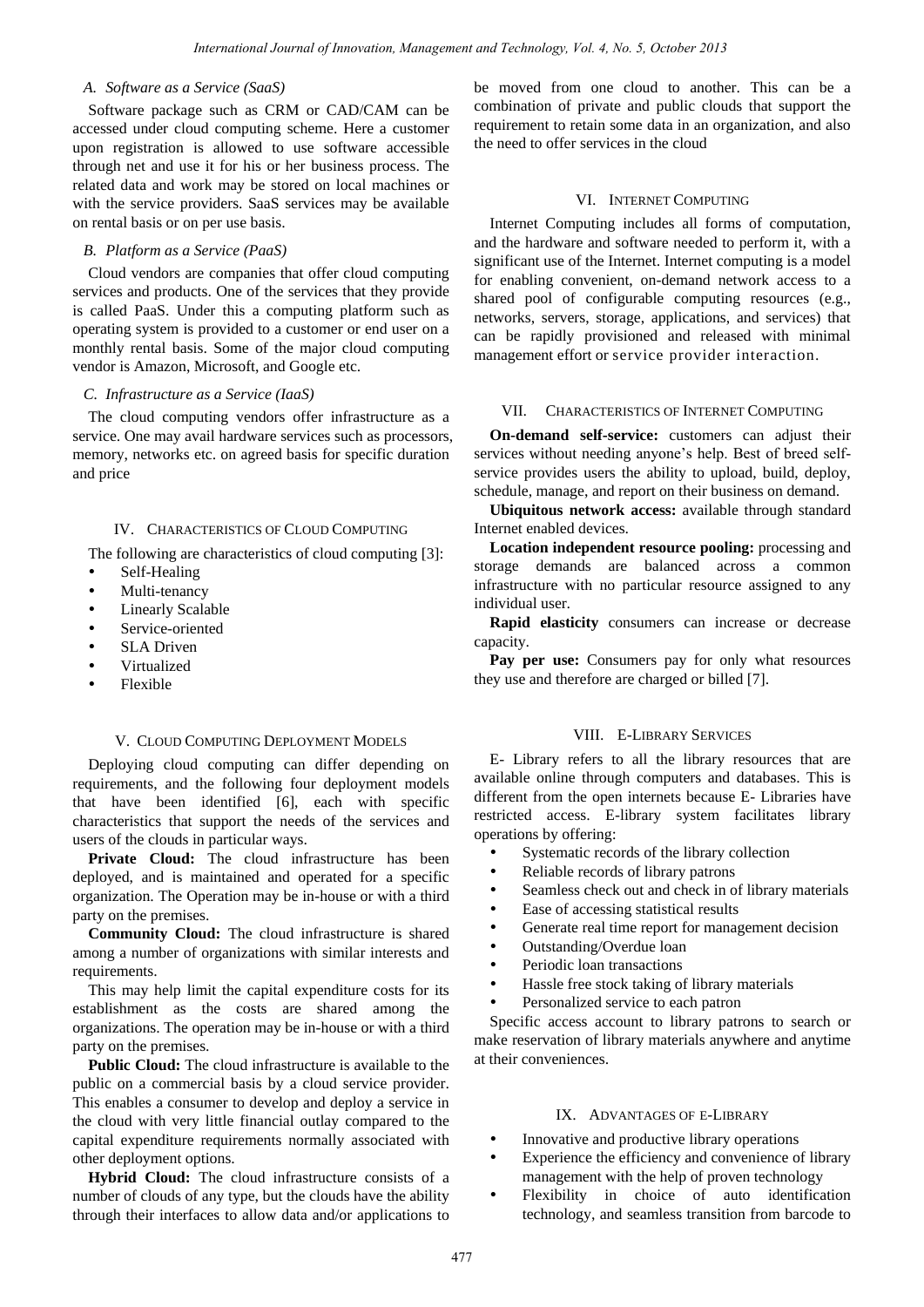Radio-Frequency Identification (RFID) technologies

- Modular yet scalable deployment at preferred pace and schedule.
- Improved customer service provided to library patrons as a result of reducing time to borrow
- Library materials, cutting down queue and queuing time, and ease of identifying the library materials required from the library.
- Provide quality service to library patrons by raising the librarian service standard to higher value added and professional service provider in information and resource.
- Cuts down laborious tasks
- Smoothens business workflow and upgrades the library image to its library patrons [8].

#### X. PROBLEMS OF E-LIBRARY IN NIGERIA

Despite the advantages of E-library and the Federal government effort to encourage the growth of E-library, it has been stifled by the following problems:

- Lack of technical knowledge and support
- Cost of managing E-library
- Poor infrastructure
- Inherent problem of E-library in collaboration

### *A. Lack of Technical Knowledge and Support*

The technology required to provide e-library services continue to change rapidly as researchers and commercial vendors expand the kinds of content and access services that might be included. As the technology changes and improves, the country users of e-library like the universities, vision and requirement for e-library evolve accordingly. The software to support these services is complex and dynamic. It is difficult for an average user; say a university with limited technical resources to manage the development and growth of a practical, real world e-library [9].

#### *B. Cost of Managing e-Library*

The cost of installing and managing e-library is high in Nigeria. This is because, network cost in Nigeria consist of not only capital cost but also high operating cost. Example, the varieties of discipline that is inherent within a university learning environment impose the need for a variety of hardware and software platform to be install for the running of e-library, with other supportive technologies such a massive air condition etc.

#### *C. Inherent Problem of e-Library in Collaboration*

The present method offered by e-library in collaboration to research and development among user is a little bit clumsy. Assuming university B is carrying out a research and needed a contribution from other sister universities, and sends a copy of the research work to all the universities in the network if each university make changes and send it back to university B then the number of copies university B will receive may be equal to the number of copy send out. This method of collaboration is a little bit clumsy. Cloud computing offer a more efficient and consistent way of collaboration between sister universities.

#### XI. ROLE OF CLOUD COMPUTING IN E-LIBRARIES

Cloud computing is completely a new technology and it is known as 3rd revolution after PC and Internet. Cloud computing is an enhancement of distributed computing, parallel computing, grid computing and distributed databases. Among these, grid and utility computing are known as predecessors of cloud computing. Cloud computing has large potential for libraries. Libraries may put more and more content into the cloud. Using cloud computing user would be able to browse a physical shelf of books, CDs or DVDs or choose to take out an item or scan a bar code into his mobile device. All historical and rare documents would be scanned into a comprehensive, easily searchable database and would be accessible to any researcher. Many libraries already have online catalogues and share bibliographic data. More frequent online catalogues are linked to consortium that share resources [3]. Data storage could be a main function of e-libraries, particularly those with digital collections storing large digital files can stress local server infrastructures. The files need to be backed up, maintained, and reproduced for patrons. This can strain the data integrity as well as hog bandwidth. Moving data to the cloud may be a leap of faith for some library professionals. A new technology and on the surface it is believed that library would have some control over this data or collections. However, with faster retrieval times for requests and local server space it could improve storage solutions for libraries. Cloud computing or IT increased capacity and less need for updates and maintenance , and has gained wider acceptance among librarians infrastructure that exists remotely, often gives users

#### XII. ADVANTAGES OF CLOUD COMPUTING IN E-LIBRARIES

The advantages of cloud computing in e-libraries include the following:

- Cost saving
- Flexibility and innovation
- User centric
- **Openness**
- Transparency
- Interoperability
- Representation
- Availability anytime anywhere
- Connect and Converse
- Create and collaborate [3]

#### XIII. CLOUD COMPUTING IN E-LIBRARY IN NIGERIA

Cloud computing offers many possibilities that will help to reduce technology cost of installing and maintaining elibrary and improve collaboration among users a good example is the universities in the country. Fig. 1 shows universities in the country running e-library with huge servers, and licensed software packages which is actually very costly.